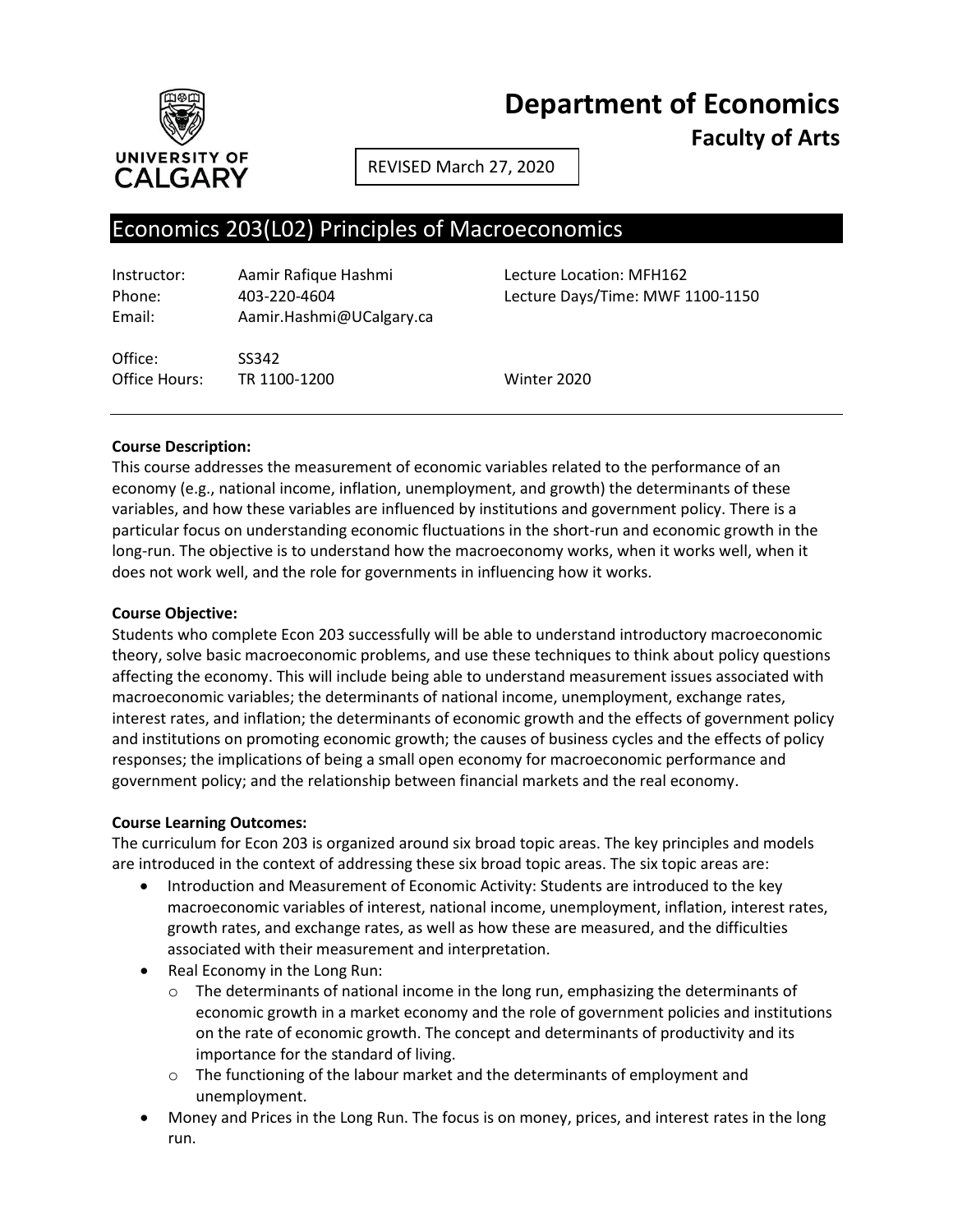- $\circ$  Defining the roles of money and the characteristics that make something money. Understanding the banking system, fractional reserve banking, and how central monetary authorities can control the money supply. Design of monetary policy and central bank independence.
- o The causes, costs, and benefits of inflation.
- o The linkage between monetary policy and interest rates.
- Economic Fluctuations and Stabilization: Short Run Macroeconomics. Macroeconomic modelling in the short run: aggregate demand and aggregate supply. Business cycles and the inherent instability of market economies and the potential role for fiscal and monetary policy to stabilize the economy. Linkages between the real and financial sides of the economy, including financial leveraging and asset bubbles and their liquidation. The Philips curve, supply shocks, and expectations. The effects and consequences of government debt and deficits.
- Open economy macro. Foreign exchange rates and markets, balance of payments, and international capital flows. The implications of a small open economy for interest rates, exchange rates, and the level of economic activity, as well as on the effect of government policy.
- Debates in Macroeconomic Policy.

# **Course Outline:**

The following table maps the corresponding chapters from the Mankiw and Hubbard books to the six topic areas.

| Topic                                        | <b>Mankiw Chapter(s)</b> |
|----------------------------------------------|--------------------------|
| Introduction and the Measurement of Economic | 1, 2, 5 and 6            |
| Activity                                     |                          |
| The Real Economy in the Long Run             | 7, 8, and 9              |
| Money and Prices in the Long Run             | 10 and 11                |
| Open Economy Macro                           | 3, 12, and 13            |
| Economy in the Short Run                     | 14, 15, 16 and 17        |
| Debates in Macroeconomic Policy              | 18                       |

# **Prerequisites/corequisites:**

ECON 201

# **Required Textbook(s):**

Mankiw NG, RD Kneebone and KJ McKenzie (2020), Principles of Macroeconomics, Eighth Canadian Edition, Toronto: Nelson. ISBN: 978-0-17-687283-0

# **Books on Reserve:**

Mankiw NG, RD Kneebone and KJ McKenzie (2020), Principles of Macroeconomics, Eighth Canadian Edition, Toronto: Nelson. ISBN: 978-0-17-687283-0

# **Desire2Learn:**

This course will make use of the Desire2Learn (D2L) platform. Students who are registered in the course can log on a[t http://d2l.ucalgary.ca](http://d2l.ucalgary.ca/) through their student centre. Please note that D2L features a class e-mail list that may be used to distribute course-related information. These e-mails go to your University of Calgary e-mail addresses only.

# **Tutorials:**

Students are expected to attend the weekly tutorial section to which they have been assigned. During the tutorials, the TA will discuss pre-assigned questions and additional material relevant to the course that is not covered in lectures.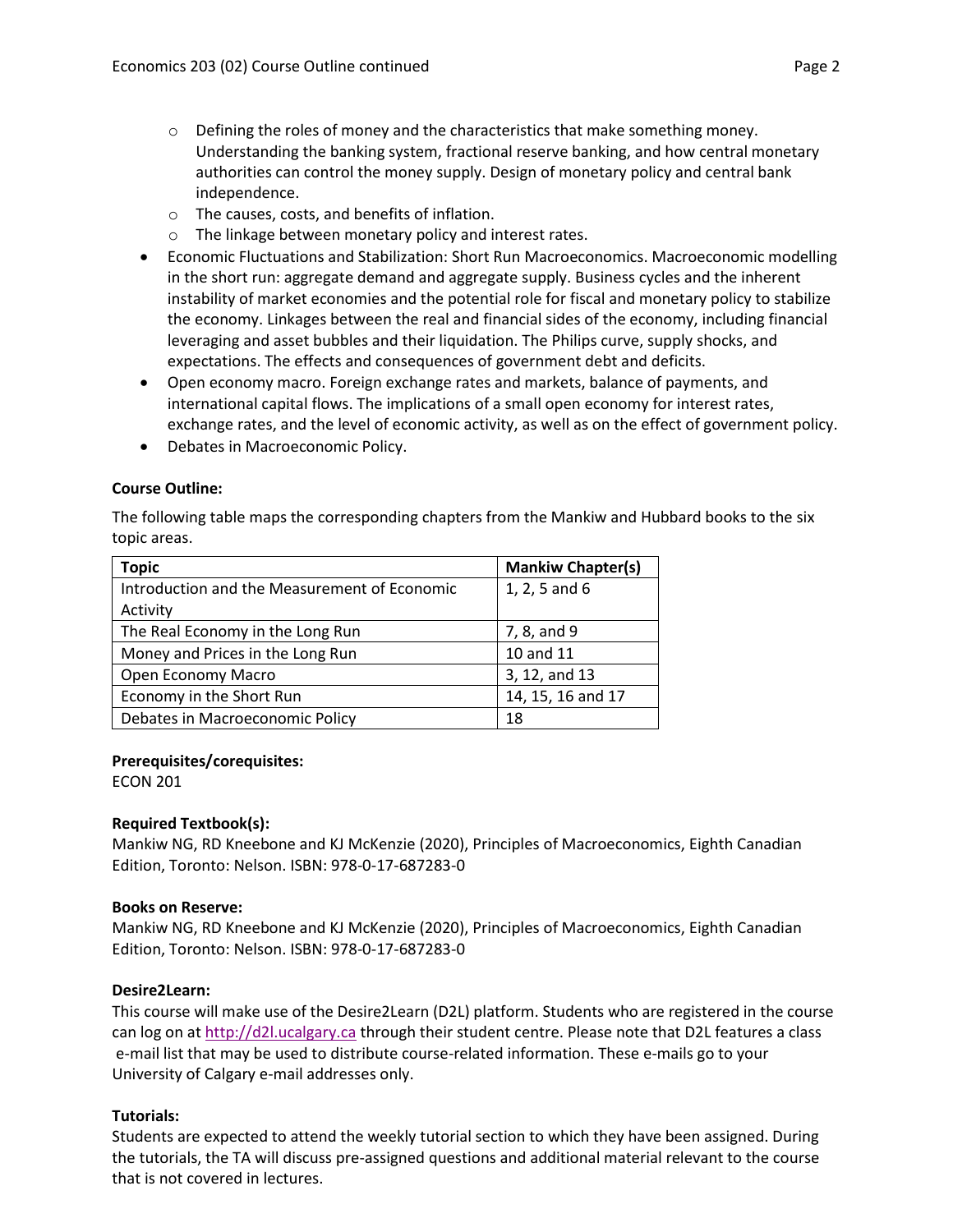# **Grade Determination and Final Examination Details:**

|    | 1. In-class quizzes (using Top Hat or D2L):        | 10%  |
|----|----------------------------------------------------|------|
|    | 2. Assignments (one for each topic, six in total): | 10%  |
|    | 3. Tutorial participation:                         | 5%   |
| 4. | Readings:                                          | 5%   |
|    | 5. Midterm 1:                                      | 15%  |
| 6. | Midterm 2:                                         | 15%  |
| 7. | Final:                                             | 40 % |
|    | Total:                                             | 100% |

The official grading system will be used. Se[e http://www.ucalgary.ca/pubs/calendar/current/f-1-1.html.](http://www.ucalgary.ca/pubs/calendar/current/f-1-1.html)

A passing grade on any particular component of the course is not required for a student to pass the course as a whole.

If a student's letter grade on the final exam exceeds their midterm(s) letter grade, the weight of the midterm(s) is (are) transferred to the final exam. The student must have written the midterm(s) or provided supporting documentation for the absence(s) such as a medical note or statutory declaration.

As per the Writing Across the Curriculum Statement in the Calendar, writing and grading thereof will be a factor in the evaluation of student work. [See https://www.ucalgary.ca/pubs/calendar/current/e-](https://www.ucalgary.ca/pubs/calendar/current/e-2.html)[2.html.](https://www.ucalgary.ca/pubs/calendar/current/e-2.html)

Any student work which remains undistributed after the last day of classes will be available to students through the instructor's office during the instructor's office hours.

The final exam will be a multiple choice exam completed online in D2L. You will have four hours to complete the exam, at a time of your choosing, within the 24 hour period that begins 24 hours before the end date of the Registrar's scheduled final exam for this course. The exam is designed and intended to be completed in two hours. The exam will be CLOSED book

If a student cannot write their final exam on the date assigned by the Registrar's Office, they need to apply for a deferred exam [https://www.ucalgary.ca/pubs/calendar/current/g-6.html.](http://www.ucalgary.ca/registrar/exams/deferred_final) Under no circumstance will this be accommodated by the Department.

Tests and exams WILL involve multiple choice questions.

Programmable calculators, cellphones, textbooks, course notes, and other electronic devices will not be allowed during the writing of tests or final examinations. Students are reminded that simply being able to access their cellphone during an exam is academic misconduct.

The exact date for the in-class midterm will be announced at least one week in advance.

THERE WILL BE NO MAKEUP OR DEFERRED QUIZZES/TESTS/EXAMS under any circumstances, nor may the quizzes/tests/exams be written early. Students unable to write the quizzes/tests/exams because of documented illness, family emergency, religious observance, or university-sanctioned event will have the weight shifted to the final examination; otherwise a grade of zero will be assigned.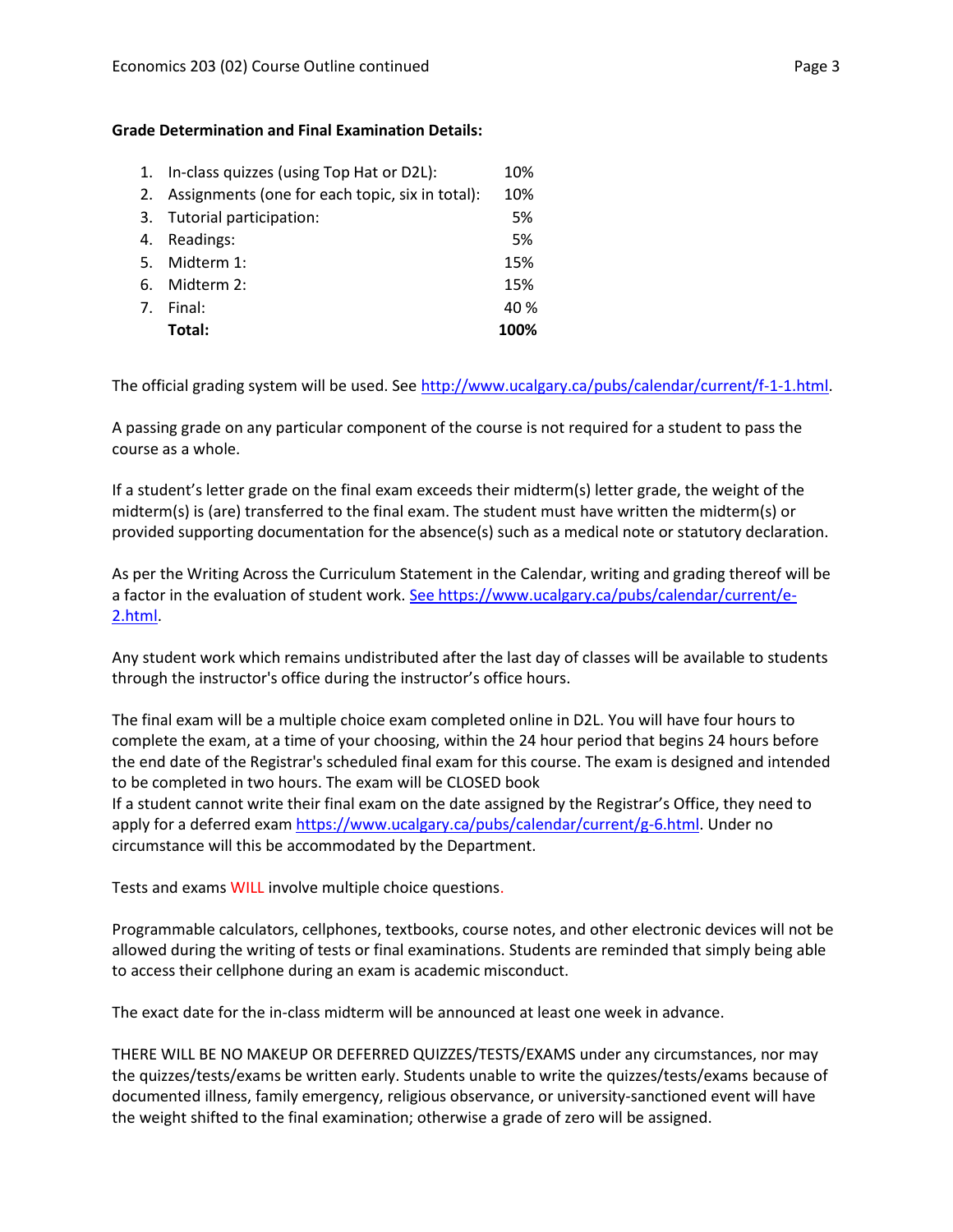**Reappraisal of Grades and Intellectual Honesty:** *For Reappraisal of Graded Term Work, see Calendar I.2* <http://www.ucalgary.ca/pubs/calendar/current/i-2.html>

*For Reappraisal of Final Grade, see Calendar I.3* <http://www.ucalgary.ca/pubs/calendar/current/i-3.html>

*Statement of Intellectual Honesty, see Calendar K.4* <http://www.ucalgary.ca/pubs/calendar/current/k-4.html>

*Plagiarism and Other Academic Misconduct, see Calendar K.5* <http://www.ucalgary.ca/pubs/calendar/current/k-5.html>

#### **Academic Accommodations:**

Students seeking an accommodation based on disability or medical concerns should contact Student Accessibility Services; SAS will process the request and issue letters of accommodation to instructors. Students who require an accommodation in relation to their coursework based on a protected ground other than disability should communicate this need in writing to their Instructor. The full policy on Student Accommodations is available at [http://www.ucalgary.ca/policies/files/policies/student](http://www.ucalgary.ca/policies/files/policies/student-accommodation-policy.pdf)[accommodation-policy.pdf.](http://www.ucalgary.ca/policies/files/policies/student-accommodation-policy.pdf)

# **Freedom of Information and Protection of Privacy (FOIP) Act:**

Personal information is collected in accordance with FOIP. Assignments can only be returned to the student and will be accessible only to authorized faculty and staff. For more information, see <http://www.ucalgary.ca/legalservices/files/legalservices/faq-students.pdf> and [http://www.ucalgary.ca/legalservices/files/legalservices/faq-faculty\\_0.pdf.](http://www.ucalgary.ca/legalservices/files/legalservices/faq-faculty_0.pdf)

# **Internet and Electronic Communication Device information:**

The use of cell phones for any purpose in class is prohibited. Computers and tablets may be used for note taking only unless otherwise authorized by the instructor.

#### **Copyright Legislation:**

See the University of Calgary policy on Acceptable Use of Material Protected by Copyright at [www.ucalgary.ca/policies/files/policies/acceptable-use-of-material-protected-by-copyright.pdf.](http://www.ucalgary.ca/policies/files/policies/acceptable-use-of-material-protected-by-copyright.pdf) Students who use material protected by copyright in violation of this policy may be disciplined under the Non-Academic Misconduct Policy.

#### **Important Dates:**

Please check:<http://www.ucalgary.ca/pubs/calendar/current/academic-schedule.html>

# **Student Organizations:**

Faculty of Arts Students' Association (F.A.S.A.): Economics Department Representative Office: SS 803, E-mail: [econrep@fasaucalgary.ca](mailto:econrep@fasaucalgary.ca) and Web: [www.fasaucalgary.ca.](http://www.fasaucalgary.ca/)

# Society of Undergraduates in Economics:

[https://www.ucalgarysue.com/.](https://www.ucalgarysue.com/)